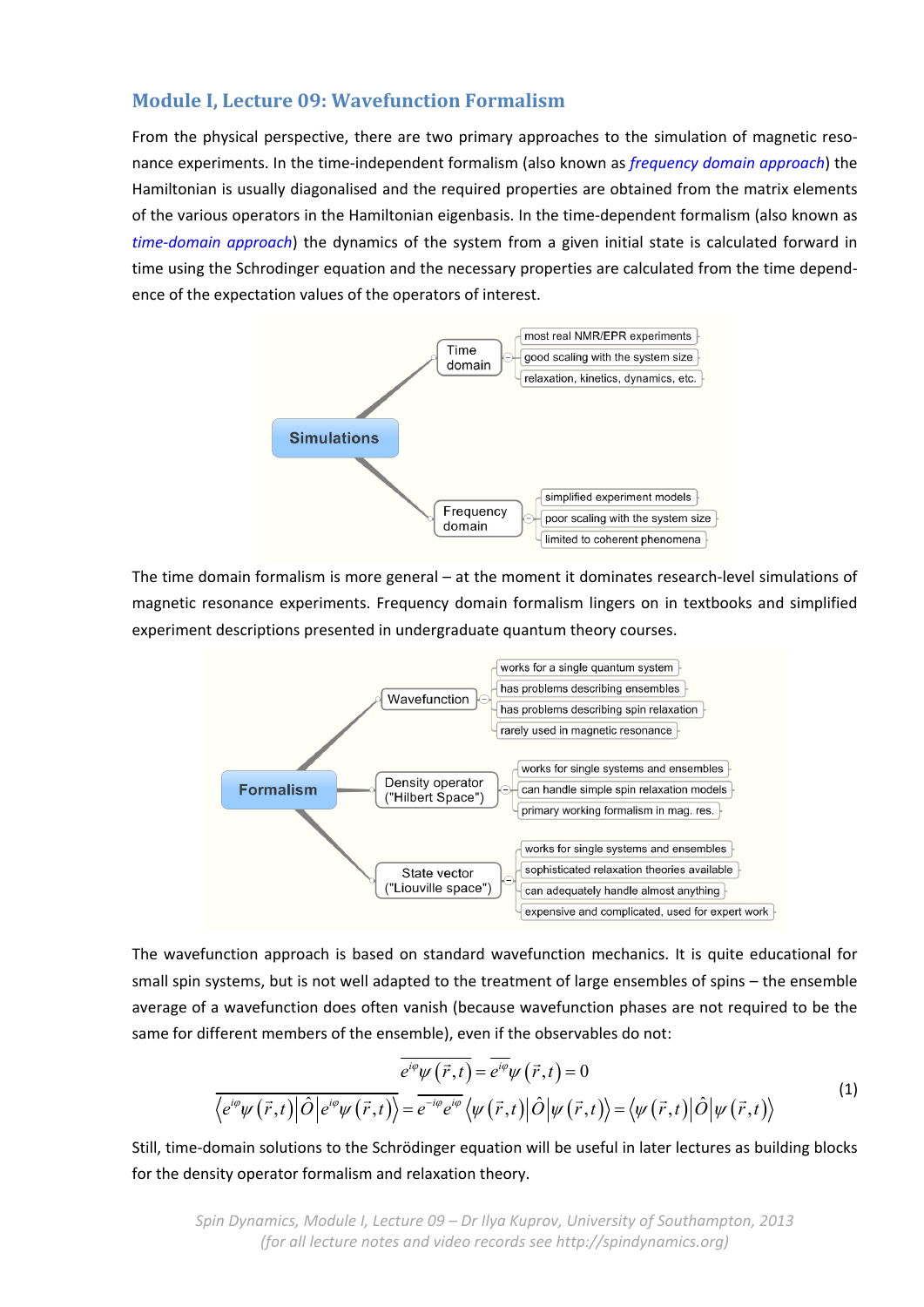## **Wavefunction formalism, time domain**

We shall start by deriving a solution for the time-dependent Schrödinger equation with a static Hamiltonian. After expanding  $\ket{\psi(t)}$  as a Taylor series around  $t = 0$ , we get:

$$
\left|\psi(t)\right\rangle = \left|\psi(0)\right\rangle + \frac{\partial \left|\psi(t)\right\rangle}{\partial t}\Big|_{t=0} t + \frac{1}{2} \frac{\partial^2 \left|\psi(t)\right\rangle}{\partial t^2}\Big|_{t=0} t^2 + \frac{1}{6} \frac{\partial^3 \left|\psi(t)\right\rangle}{\partial t^3}\Big|_{t=0} t^3 + \dots
$$
 (2)

The derivatives of the wavefunction at time zero are known to us from Schrödinger equation:

$$
\frac{\partial |\psi(t)\rangle}{\partial t}\Big|_{t=0} = -i\hat{H} |\psi(t)\rangle\Big|_{t=0} = -i\hat{H} |\psi(0)\rangle
$$
\n
$$
\frac{\partial^2 |\psi(t)\rangle}{\partial t^2}\Big|_{t=0} = \frac{\partial}{\partial t} \Big(-i\hat{H} |\psi(t)\rangle\Big)\Big|_{t=0} = \Big(-i\hat{H}\Big)^2 |\psi(t)\rangle\Big|_{t=0} = \Big(-i\hat{H}\Big)^2 |\psi(0)\rangle
$$
\n(3)\n
$$
\frac{\partial^3 |\psi(t)\rangle}{\partial t^3}\Big|_{t=0} = ... = \Big(-i\hat{H}\Big)^3 |\psi(0)\rangle
$$

and so on. The sum in Equation (2) becomes:

$$
\left|\psi(t)\right\rangle = \left|\psi(0)\right\rangle + \left(-i\hat{H}t\right)\left|\psi(0)\right\rangle + \frac{1}{2}\left(-i\hat{H}t\right)^{2}\left|\psi(0)\right\rangle + \dots = \left[\sum_{n=0}^{\infty} \frac{\left(-i\hat{H}t\right)^{n}}{n!}\right]\left|\psi(0)\right\rangle \tag{4}
$$

It is easy to recognize a Taylor expansion of the exponential function in square brackets. That is, in fact, the definition of an *operator exponential*. With that in place, we get the most general possible solution to the TDSE with a static Hamiltonian:

$$
\left|\psi(t)\right\rangle = \left[\sum_{n=0}^{\infty} \frac{\left(-i\hat{H}t\right)^n}{n!} \right] \left|\psi(0)\right\rangle = \exp\left(-i\hat{H}t\right) \left|\psi(0)\right\rangle \tag{5}
$$

In any matrix representation that makes the solution trivial (although not necessarily fast) to compute.

The case of a time‐dependent Hamiltonian is considerably more complicated and uses *Dyson series*, tak‐ ing into account the fact that the Hamiltonian might not commute with itself at different times:

$$
\frac{\partial |\psi(t)\rangle}{\partial t} = -i\hat{H}(t)|\psi(t)\rangle \quad \Rightarrow \quad |\psi(t)\rangle = |\psi(0)\rangle + (-i)\int_{0}^{t} \hat{H}(t_1)|\psi(t_1)\rangle dt_1 \tag{6}
$$

After applying this recursion relation multiple times, we get:

$$
\left|\psi(t)\right\rangle = \left[1 + (-i)\int_{0}^{t} dt_{1} \hat{H}(t_{1}) + (-i)^{2} \int_{0}^{t} dt_{1} \int_{0}^{t_{1}} dt_{2} \hat{H}(t_{1}) \hat{H}(t_{2}) + \dots\right] \left|\psi(0)\right\rangle = \left[\sum_{n=0}^{\infty} \hat{U}_{n}(t)\right] \left|\psi(0)\right\rangle
$$
  

$$
\hat{U}_{n}(t) = (-i)^{n} \int_{0}^{t} dt_{1} \int_{0}^{t_{1}} dt_{2} \dots \int_{0}^{t_{n-1}} dt_{n} \hat{H}(t_{1}) \hat{H}(t_{2}) \dots \hat{H}(t_{n})
$$
\n(7)

The upper limits in the integrals are ordered in the sense that  $t \ge t_1 \ge t_2 \ge ... \ge t_n$ , and this makes the integrals awkward to compute. At the same time, it is known that, for a function  $K(t, t_1, t_2, ..., t_n)$  that is symmetric in all of its arguments: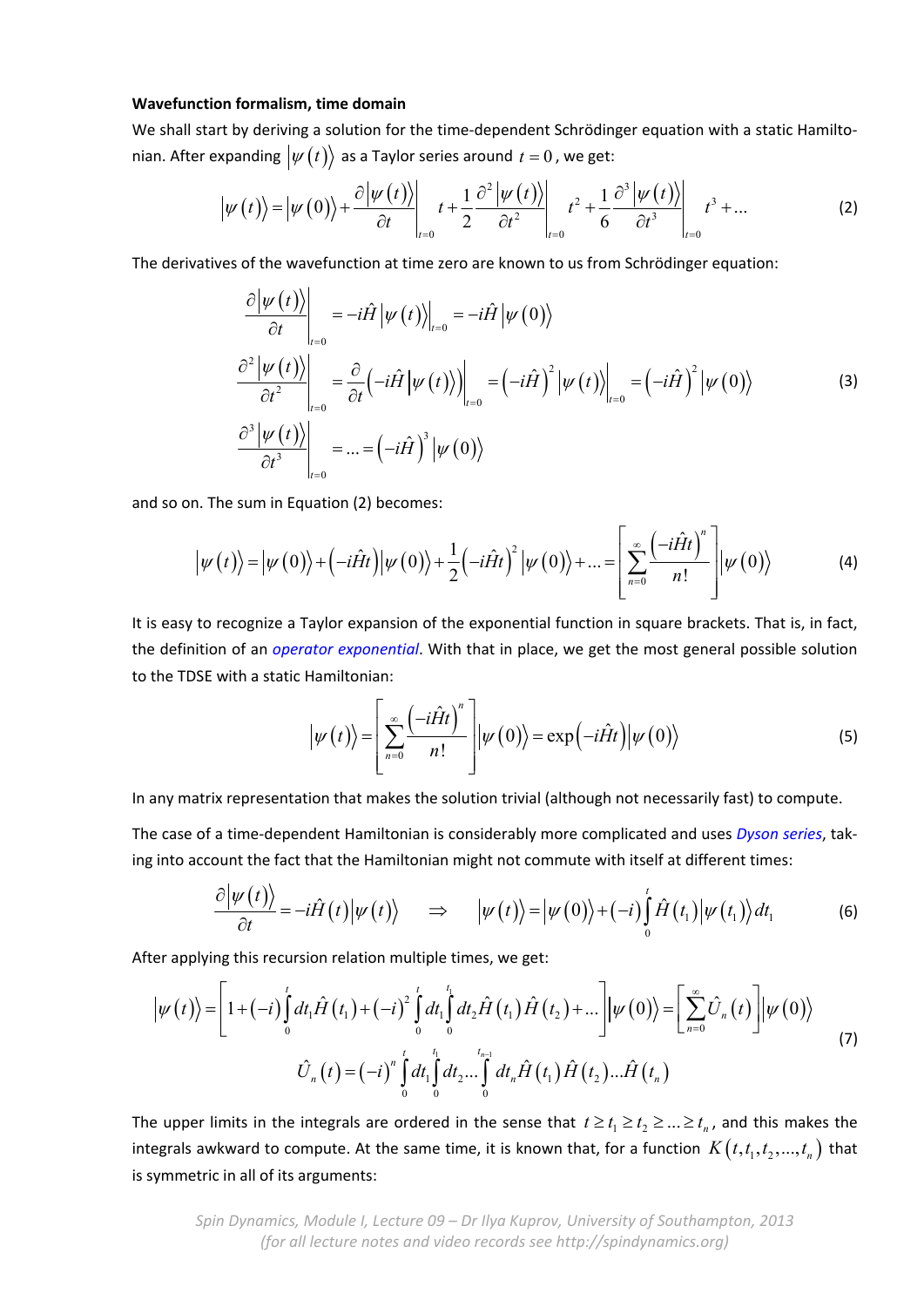$$
\int_{0}^{t} dt_1 \int_{0}^{t_1} dt_2 \dots \int_{0}^{t_{n-1}} dt_n K(t, t_1, t_2, \dots, t_n) = \frac{1}{n!} \int_{0}^{t} dt_1 \int_{0}^{t} dt_2 \dots \int_{0}^{t} dt_n K(t, t_1, t_2, \dots, t_n)
$$
\n(8)

and so we can do a replacement if we can find a way of making  $\hat{H}(t_1)\hat{H}(t_2)... \hat{H}(t_n)$  product symmetric with respect to the time arguments. Such a way exists, and we will do this by introducing a *time‐ ordering superoperator*  $\hat{T}$ , which would inspect the order of times in  $\hat{H}(t_1)\hat{H}(t_2)... \hat{H}(t_n)$  and reorder the Hamiltonians in such a way as to preserve the descending time sequence. This would not have any effect on Equation (7) because the times are already in order there, but it would give us a symmetric operator which we can use to apply Equation (8), because  $\hat{\hat{T}}\Big[\hat{H}\big(t_1\big)\hat{H}\big(t_2\big)...\hat{H}\big(t_n\big)\Big]$  is symmetric with respect to all time arguments. After applying this to Equation  $\overline{17}$ , we get:

$$
\hat{U}_{n}(t) = (-i)^{n} \int_{0}^{t} dt_{1} \int_{0}^{t_{1}} dt_{2} \dots \int_{0}^{t_{n-1}} dt_{n} \hat{H}(t_{1}) \hat{H}(t_{2}) \dots \hat{H}(t_{n}) =
$$
\n
$$
= \frac{(-i)^{n}}{n!} \int_{0}^{t} dt_{1} \int_{0}^{t} dt_{2} \dots \int_{0}^{t} dt_{n} \hat{T} \Big[ \hat{H}(t_{1}) \hat{H}(t_{2}) \dots \hat{H}(t_{n}) \Big] =
$$
\n
$$
= \frac{(-i)^{n}}{n!} \hat{T} \int_{0}^{t} dt_{1} \int_{0}^{t} dt_{2} \dots \int_{0}^{t} dt_{n} \hat{H}(t_{1}) \hat{H}(t_{2}) \dots \hat{H}(t_{n}) = \frac{1}{n!} \hat{T} \Big[ -i \int_{0}^{t} \hat{H}(t') dt' \Big]^{n}
$$
\n(9)

Then, after placing this result into the original Dyson series, we obtain:

$$
\left|\psi(t)\right\rangle = \left[\sum_{n=0}^{\infty} \hat{U}_n(t)\right] \left|\psi(0)\right\rangle = \hat{\hat{T}} \left[\sum_{n=0}^{\infty} \frac{1}{n!} \left(-i\int_{0}^{t} \hat{H}(t')dt'\right)^{n}\right] \left|\psi(0)\right\rangle \tag{10}
$$

where the time-ordering superoperator has been taken out of the bracket. After recognizing the Taylor series for an exponential in the square brackets, we finally obtain:

$$
\left|\psi(t)\right\rangle = \hat{\hat{T}} \exp\left(-i\int_{0}^{t} \hat{H}(t) dt\right) \left|\psi(0)\right\rangle \tag{11}
$$

This is the most general possible solution for the time‐dependent Schrodinger equation. The rest of time-dependent quantum mechanics is concerned with specific Hamiltonians and with finding efficient methods and approximations to facilitate the practical evaluation of Equations (9)‐(11). The time order‐ ing superoperator should be understood in the sense prescribed by Equation (9) – it keeps the Hamilto‐ nian products time‐ordered during the integration of the individual terms in the Taylor expansion of the exponential in Equation (11). It should be noted that actual numerical evaluation of Equations (9)‐(11) as given above is rarely possible for computational reasons.

In the cases where the Hamiltonian may be assumed to be piecewise-constant, a simpler solution exists, based on the sequential use of Equation (5) for each step in the Hamiltonian:

$$
\left|\psi(t)\right\rangle = \left[\prod_{k} \exp\left(-i\hat{H}_{k}\Delta t_{k}\right)\right] \left|\psi(0)\right\rangle \tag{12}
$$

This is currently the preferred way of performing time propagation with time‐dependent Hamiltonians, both for reasons of simplicity and because many hardware devices generate continuous waveforms as a sequence of finite steps.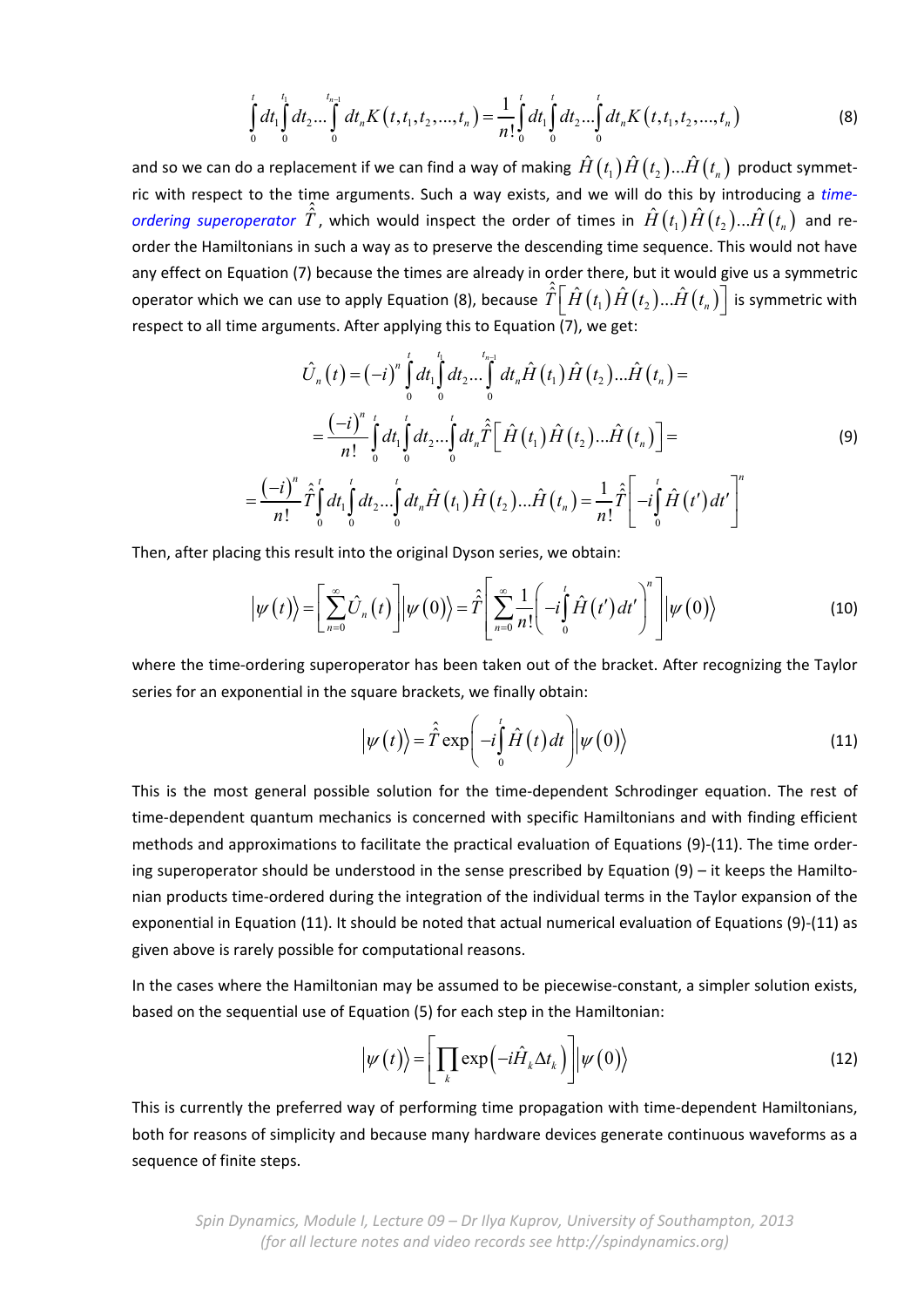The time evolution of an observable may be computed as the corresponding expectation value. In the case of a static Hamiltonian:

$$
\langle A \rangle(t) = \langle \psi(t) | \hat{A} | \psi(t) \rangle = \langle \psi(0) | e^{i\hat{H}t} \hat{A} e^{-i\hat{H}t} | \psi(0) \rangle \tag{13}
$$

This equation also illustrates the connection between the Schrödinger formalism and the Heisenberg formalism in wavefunction quantum mechanics.

As an example of a time‐domain solution, let us consider a single spin in a magnetic field directed along the Z axis of the laboratory frame. The Hamiltonian is:

$$
\hat{H} = \omega \hat{S}_z \qquad \frac{\partial}{\partial t} |\psi\rangle = -i\omega \hat{S}_z |\psi\rangle \qquad (14)
$$

The general solution to this problem is obtained using Equation (5):

$$
e^{-i\omega \hat{S}_{Z}t} = \sum_{n=0}^{\infty} \frac{(-i\omega t)^n}{n!} \hat{S}_Z^n = \sum_{n=0}^{\infty} \frac{(-i\omega t)^n}{n!} \begin{pmatrix} (1/2)^n & 0 \\ 0 & (-1/2)^n \end{pmatrix} = \begin{pmatrix} \sum_{n=0}^{\infty} \frac{1}{n!} \left( \frac{-i\omega t}{2} \right)^n & 0 \\ 0 & \sum_{n=0}^{\infty} \frac{1}{n!} \left( \frac{i\omega t}{2} \right)^n \end{pmatrix} = \begin{pmatrix} e^{-i\omega t/2} & 0 \\ 0 & e^{i\omega t/2} \end{pmatrix} \Rightarrow \qquad |\psi(t)\rangle = \begin{pmatrix} e^{-i\omega t/2} & 0 \\ 0 & e^{i\omega t/2} \end{pmatrix} |\psi(0)\rangle \tag{15}
$$

If the initial direction of the spin is along the Z axis,

$$
\left|\psi(0)\right\rangle = \left|\alpha\right\rangle = \begin{pmatrix} 1 \\ 0 \end{pmatrix} \implies \left|\psi(t)\right\rangle = \begin{pmatrix} e^{-i\omega t/2} & 0 \\ 0 & e^{i\omega t/2} \end{pmatrix} \begin{pmatrix} 1 \\ 0 \end{pmatrix} = \begin{pmatrix} e^{-i\omega t/2} \\ 0 \end{pmatrix}
$$
(16)

and the time dependence of the three projections of our spin is:

$$
\langle S_{\rm X}(t) \rangle = \left( e^{i\omega t/2} \quad 0 \right) \begin{pmatrix} 0 & 1/2 \\ 1/2 & 0 \end{pmatrix} \begin{pmatrix} e^{-i\omega t/2} \\ 0 \end{pmatrix} = 0
$$
  

$$
\langle S_{\rm Y}(t) \rangle = \left( e^{i\omega t/2} \quad 0 \right) \begin{pmatrix} 0 & -i/2 \\ i/2 & 0 \end{pmatrix} \begin{pmatrix} e^{-i\omega t/2} \\ 0 \end{pmatrix} = 0
$$
  

$$
\langle S_{\rm Z}(t) \rangle = \left( e^{i\omega t/2} \quad 0 \right) \begin{pmatrix} 1/2 & 0 \\ 0 & -1/2 \end{pmatrix} \begin{pmatrix} e^{-i\omega t/2} \\ 0 \end{pmatrix} = 1/2
$$
 (17)

So the magnetization stays on the Z axis. If the initial state is along the X axis:

$$
\left|\psi(0)\right\rangle = \frac{1}{\sqrt{2}}\begin{pmatrix}1 & 1\end{pmatrix}^{\mathrm{T}}, \quad \left\langle\psi(0)\right|\hat{S}_{\chi}\left|\psi(0)\right\rangle = 1/2
$$
\n
$$
\left\langle\psi(0)\right|\hat{S}_{\gamma}\left|\psi(0)\right\rangle = \left\langle\psi(0)\right|\hat{S}_{\chi}\left|\psi(0)\right\rangle = 0
$$
\n
$$
\left\langle\psi(t)\right|\hat{S}_{\chi}\left|\psi(t)\right\rangle = 0
$$
\n
$$
\left|\psi(t)\right\rangle = \frac{1}{\sqrt{2}}\begin{pmatrix}e^{-i\omega t/2} & 0\\ 0 & e^{i\omega t/2}\end{pmatrix}\begin{pmatrix}1\\ 1\end{pmatrix} = \frac{1}{\sqrt{2}}\begin{pmatrix}e^{-i\omega t/2}\\ e^{i\omega t/2}\end{pmatrix} \implies \left\langle\psi(t)\right|\hat{S}_{\chi}\left|\psi(t)\right\rangle = ... = \frac{1}{2}\cos(\omega t) \quad (19)
$$
\n
$$
\left\langle\psi(t)\right|\hat{S}_{\gamma}\left|\psi(t)\right\rangle = ... = -\frac{1}{2}\sin(\omega t)
$$

## then the spin shows the expected circular precession in the XY plane.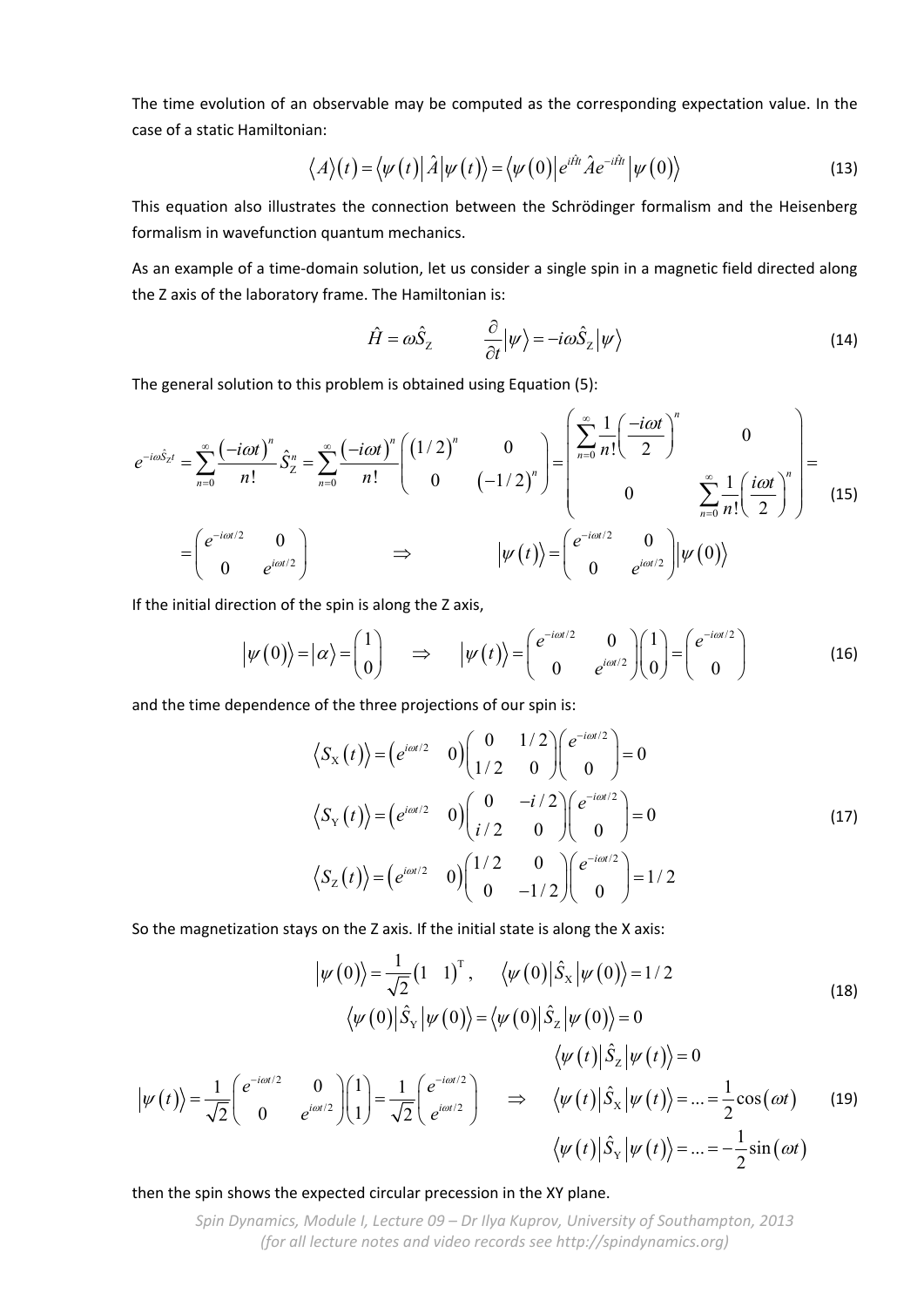## **Wavefunction formalism, frequency domain**

For systems with a static Hamiltonian, the Schrödinger equation has an easily derived counterpart in the frequency domain:

$$
\int_{0}^{\infty} \frac{\partial}{\partial t} \left| \psi(t) \right\rangle e^{-i\omega t} dt = \left( \left| \psi(t) \right\rangle e^{-i\omega t} \right) \Big|_{0}^{\infty} + i\omega \int_{0}^{\infty} \left| \psi(t) \right\rangle e^{-i\omega t} dt = i\omega \left| \psi(\omega) \right\rangle - \left| \psi(0) \right\rangle = -i\hat{H} \left| \psi(\omega) \right\rangle
$$
\n
$$
i(\hat{H} + \omega \hat{1}) \left| \psi(\omega) \right\rangle = \left| \psi(0) \right\rangle
$$
\n(20)

In most cases, the operator  $\hat{H} + \omega \hat{\mathbf{l}}$  is invertible, and therefore:

$$
\left|\psi\left(\omega\right)\right\rangle = -i\left(\hat{H} + \omega\hat{1}\right)^{-1}\left|\psi\left(0\right)\right\rangle\tag{21}
$$

This equation has a singularity whenever the frequency variable matches one of the Hamiltonian eigenvalues. In practical numerical calculations an extra "damping" term is added to move the probe fre‐ quency away from the real axis, thus avoiding the singularity:

$$
\left|\psi\left(\omega\right)\right\rangle = -i\left(\hat{H} + \omega\hat{1} + ir\hat{1}\right)^{-1}\left|\psi\left(0\right)\right\rangle
$$
  

$$
\left\langle A\right\rangle\left(\omega\right) = \left\langle \psi\left(0\right)\right|\left(\hat{H} + \omega\hat{1} - ir\hat{1}\right)^{-1}\hat{A}\left(\hat{H} + \omega\hat{1} + ir\hat{1}\right)^{-1}\left|\psi\left(0\right)\right\rangle
$$
\n(22)

where *r* is the damping (aka "line broadening") parameter. The calculations are carried forward with this extra term present and the limit of  $r \rightarrow 0$  is taken, if necessary, at the end of the calculation.

A somewhat older approach to computing a frequency‐domain absorption spectrum is based on Fermi's Golden Rule and inspired by the way the early magnetic resonance instruments operated (by monitoring the absorption of a very weak probe field at a given frequency  $\omega$ ). For a given initial and final state, the FGR transition rate under a field with a Hamiltonian  $\hat{V}$  is

$$
W_{fi}(\omega) = \frac{2\pi}{\hbar} |V_{fi}|^2 \rho(\omega) = \frac{2\pi}{\hbar} | \langle \text{final} | \hat{V} | \text{initial} \rangle |^2 \rho(\omega)
$$
 (23)

where  $\ket{\text{initial}}$  and  $\ket{\text{final}}$  are eigenfunctions of  $\hat{H}$  and  $\rho(\omega)$  is the density of final states at the frequency  $\omega$ . The transition rate in Equation (23) generally has to be computed for every pair of Hamiltonian eigenfunctions.

As an example of a frequency domain solution let us consider a coupled two-spin system with the following Hamiltonian:

$$
\hat{H} = \omega_{\rm L} \hat{L}_{z} + \omega_{\rm S} \hat{S}_{z} + J \left( \hat{L}_{x} \hat{S}_{x} + \hat{L}_{y} \hat{S}_{y} + \hat{L}_{z} \hat{S}_{z} \right) = \dots =
$$
\n
$$
= \omega_{\rm L} \hat{L}_{z} + \omega_{\rm S} \hat{S}_{z} + J \left( \hat{L}_{x} \hat{S}_{x} + \frac{1}{2} \left( \hat{L}_{+} \hat{S}_{-} + \hat{L}_{-} \hat{S}_{+} \right) \right)
$$
\n(24)

we have the following transformations for the basis functions  $\{\vert\alpha\alpha\rangle,\vert\alpha\beta\rangle,\vert\beta\alpha\rangle,\vert\beta\beta\rangle\}$ :

$$
\hat{H}|\alpha\alpha\rangle = ... = \left(\frac{\omega_{\rm L} + \omega_{\rm S}}{2} + \frac{J}{4}\right)|\alpha\alpha\rangle, \quad \hat{H}|\alpha\beta\rangle = ... = \left(\frac{\omega_{\rm L} - \omega_{\rm S}}{2} - \frac{J}{4}\right)|\alpha\beta\rangle + \frac{J}{4}|\beta\alpha\rangle,
$$
\n
$$
\hat{H}|\beta\beta\rangle = ... = \left(-\frac{\omega_{\rm L} + \omega_{\rm S}}{2} + \frac{J}{4}\right)|\beta\beta\rangle, \quad \hat{H}|\beta\alpha\rangle = ... = \left(\frac{\omega_{\rm S} - \omega_{\rm L}}{2} - \frac{J}{4}\right)|\beta\alpha\rangle + \frac{J}{4}|\alpha\beta\rangle
$$
\n(25)

So  $|\alpha\alpha\rangle$  and  $|\beta\beta\rangle$  are eigenfunctions already, but the  $\{|\alpha\beta\rangle,|\beta\alpha\rangle\}$  subspace needs to be solved for eigenfunctions. Inside this subspace the Hamiltonian has the following matrix representation: